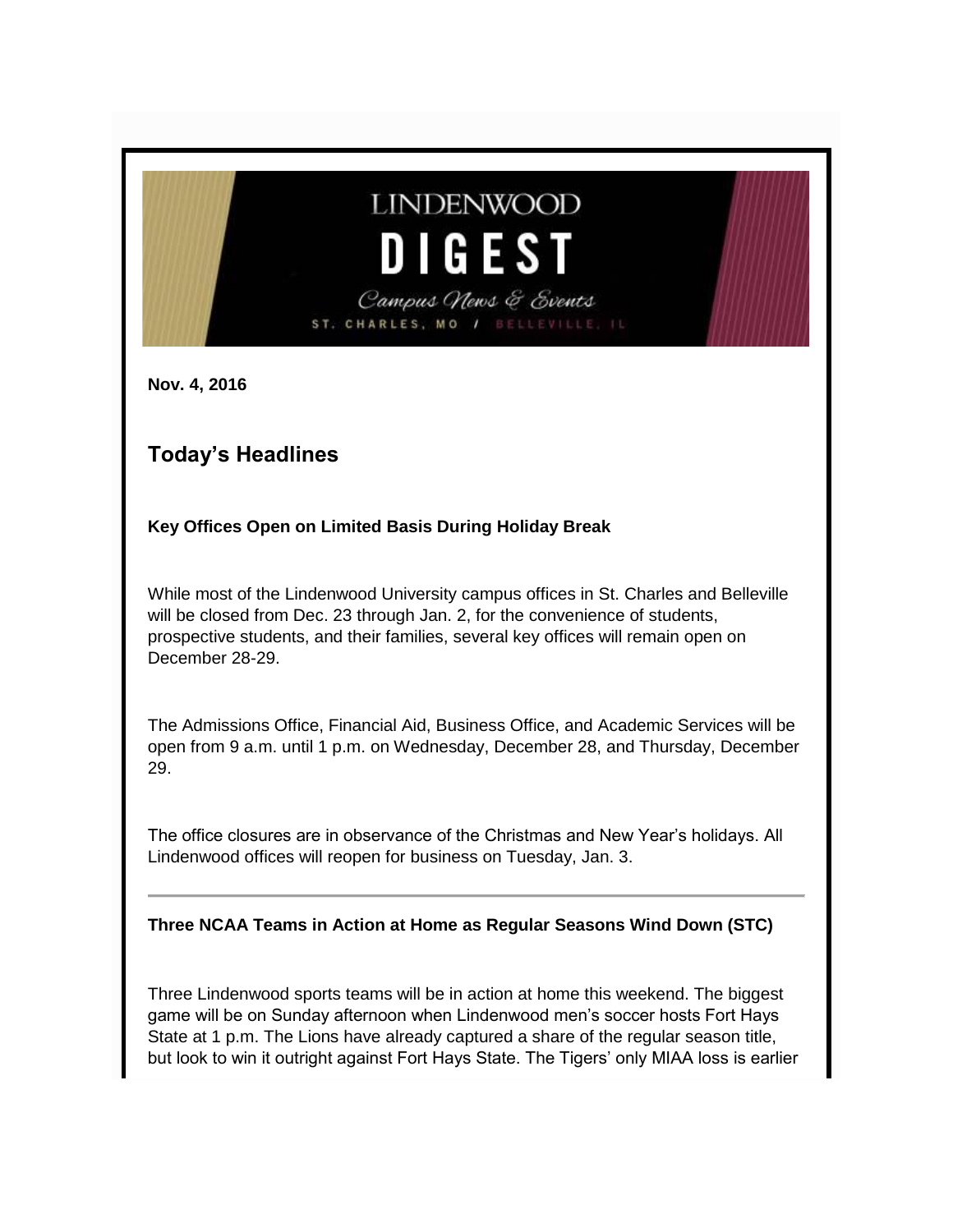this year to Lindenwood, and the winner of this game could decide which team will host games in the NCAA Division II Tournament.

The Lions football team will have Senior Day on Saturday afternoon at 1:30 p.m. Lindenwood will look to win its second straight game when it takes on Missouri Southern. Nineteen players will be honored prior to the game for playing in their final game at Hunter Stadium.

The women's volleyball team will take on Washburn on Friday night at 7 p.m., followed by a Saturday contest at 6 p.m. against Emporia State. The Emporia State contest will be the biggest one of the week as the Lions and Hornets are currently tied in the win column for the final spot in the MIAA Tournament.

#### **Faculty Checklist: Steps to Respond to Classroom Incivility**

Finding a balance between protecting free speech and keeping classroom discussions professional is often easier said than done in an election season when anything from climate change to history lessons might quickly become a hot topic. [Read more](http://www.academicimpressions.com/news/faculty-checklist-steps-to-respond-classroom-incivility)

#### **Turnitin Service Alert**

A planned maintenance interruption will take place **Saturday, Nov. 5. Turnitin will be unavailable from 8am - 1pm.**

Where applicable, please be aware no submissions or grading will be possible during this time. Submission deadlines should be set outside of this maintenance window.

#### **GIS Day is Two Weeks Away! (STC)**

Lindenwood will be hosting Geographic Information Systems Day on Nov.17 from 9 a.m. – 3 p.m. in the Anheuser-Busch Leadership Room at Spellmann Center.

Come see how GIS is being used right here in the St. Louis region and the many career opportunities available to students with these skills.

Please see the following [link](https://lindenwood.maps.arcgis.com/apps/MapSeries/index.html?appid=93ec7801cfac429a8d85a84f2fdafc89) for more details about GIS and exhibitors attending the event. For more information, contact Tara Vansell at [tvansell@lindenwood.edu.](mailto:tvansell@lindenwood.edu)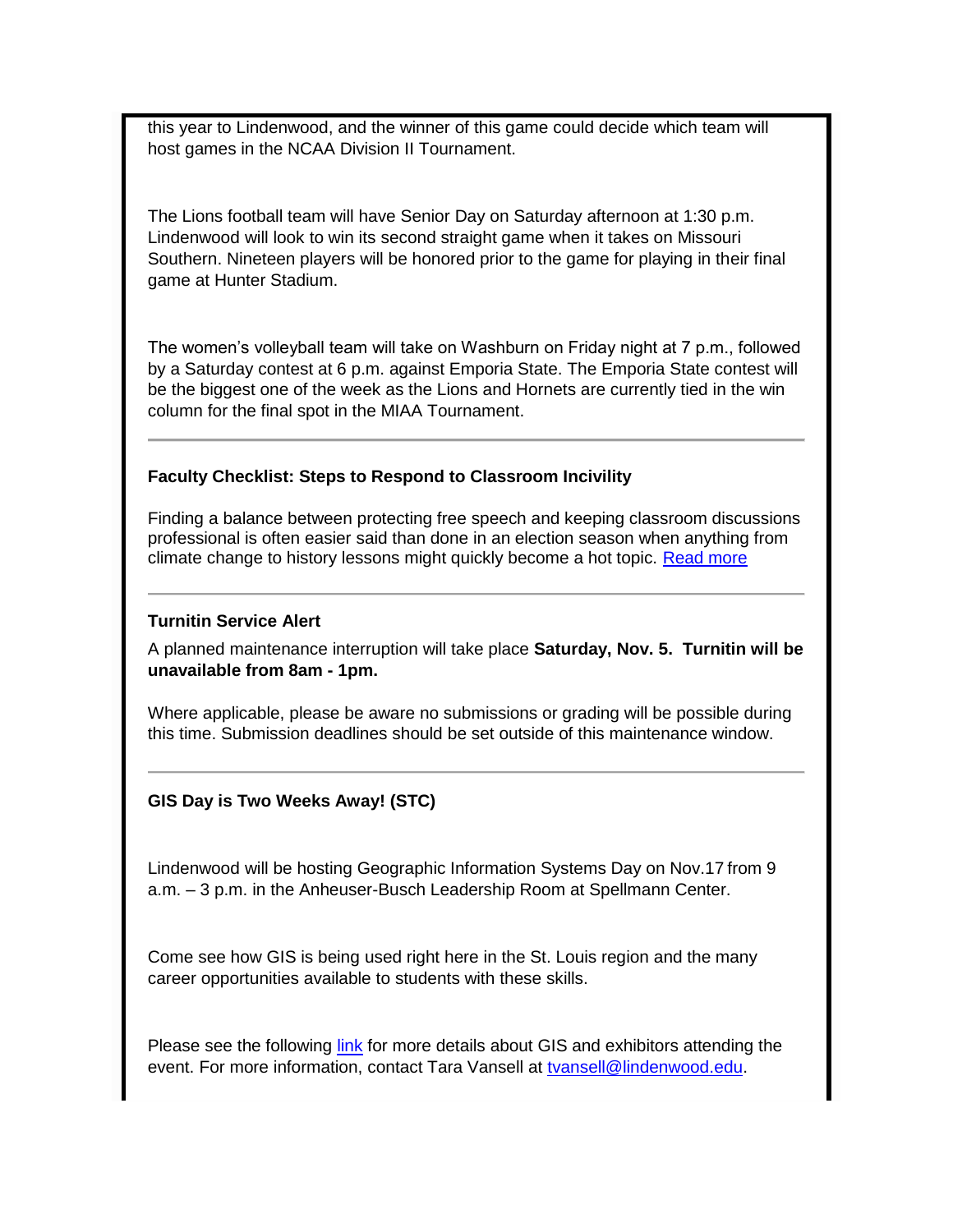#### **Late Night Breakfast Volunteers Needed (STC)**



Dear Faculty and Staff,

The Office of Student Involvement is seeking volunteers for Late Night Breakfast. Here are the details:

The Lindenwood Campus Activities Board and Pedestal Foods are seeking 10-12 faculty, staff, adjunct faculty, and administrators to serve breakfast to students during Late Night Breakfast, Monday, Dec. 5, from 10 p.m. midnight.

If you would like to volunteer, please contact

Jennifer Devonshire at [JDevonshire@lindenwood.edu](mailto:JDevonshire@lindenwood.edu) by Nov. 30. Thank you for all that you do for our students.

#### **Global Leadership Speaker Series This Month (STC)**

The Robert W. Plaster School of Business and Entrepreneurship hosts three events in the Global Leadership Speaker Series this month.

Marty Lenihan, Senior VP of Human Resources at Midwest BankCentre will speak Tuesday, Nov. 8 at 9:30 a.m. in Dunseth Hall.

Dave Desmond, USMC and chief test pilot at Boeing Corporation for 12 years will speak Tuesday, Nov. 15 at 9:30 a.m. in Dunseth Hall.

Scott Alberson, VP of Sales at Gershman Mortgage will speak Wednesday, Nov. 30 at 11 a.m. in Dunseth Hall.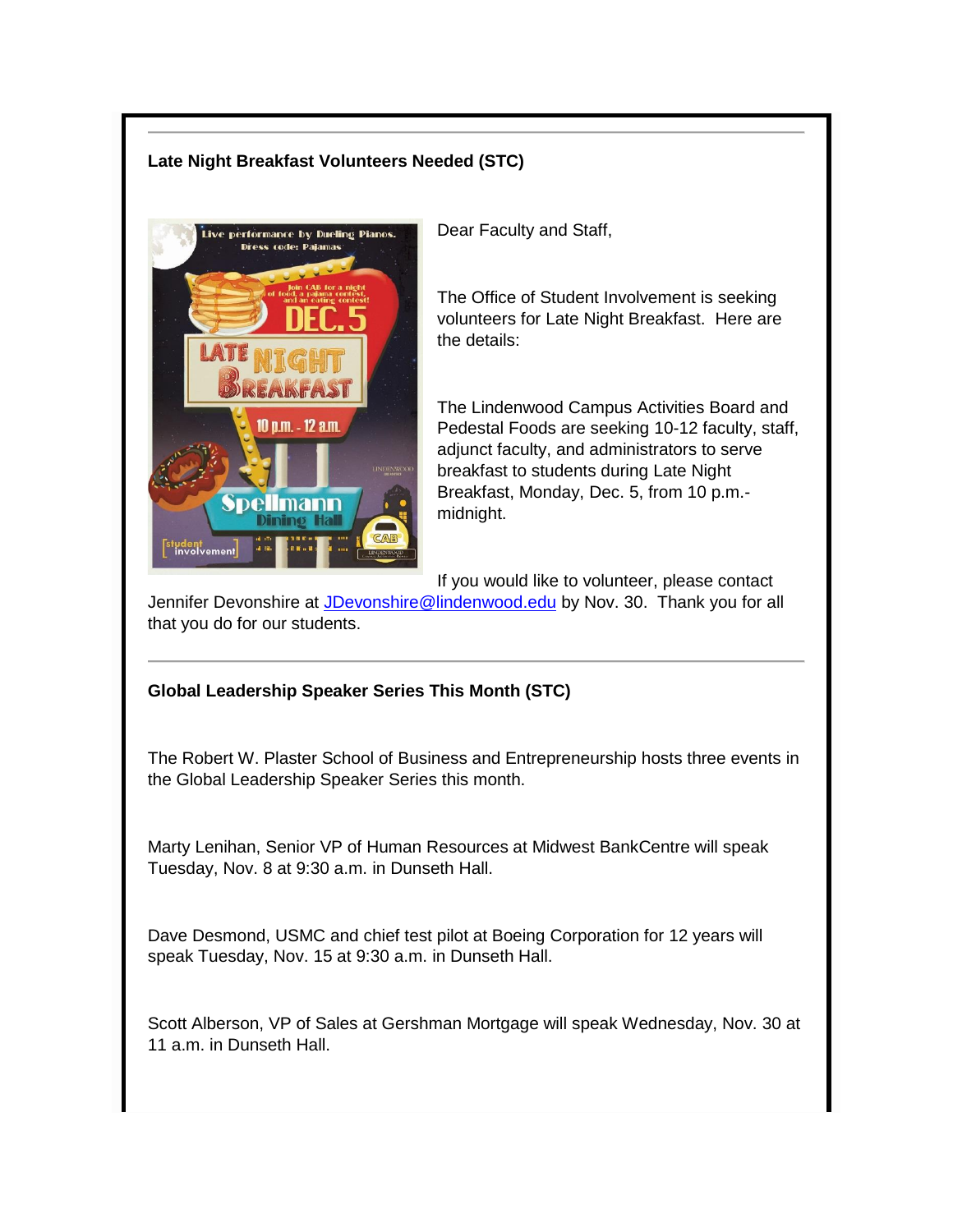For more information, contact Shelly Daly at [sdaly@lindenwood.edu.](mailto:sdaly@lindenwood.edu)

#### **LSGA Survey Regarding Paper Use and Printing in the Classroom (STC)**

An LSGA representative has asked that faculty members complete the survey accessible through the link below. It regards paper use and printing in the classroom.

<https://www.surveymonkey.com/r/WGM5PPV>

#### **Lindenwood University 2016 Christmas Walk (STC)**



Lindenwood University 2016 Christmas Walk. A timeless tradition in our community—like no other.

Remember the magic?

Sunday, Nov. 27, 4-7 p.m.

Join us on our candlelit St. Charles campus. Visit with Santa starting at 4:30 p.m. and enjoy music, a live reindeer, crafts, Bob Kramer's

Marionettes, fun activities, and much more.

For more information, contact Alumni Relations at 636-949-4975 or [alumni@lindenwood.edu](mailto:alumni@lindenwood.edu)

**Christmas on Campus (BV)**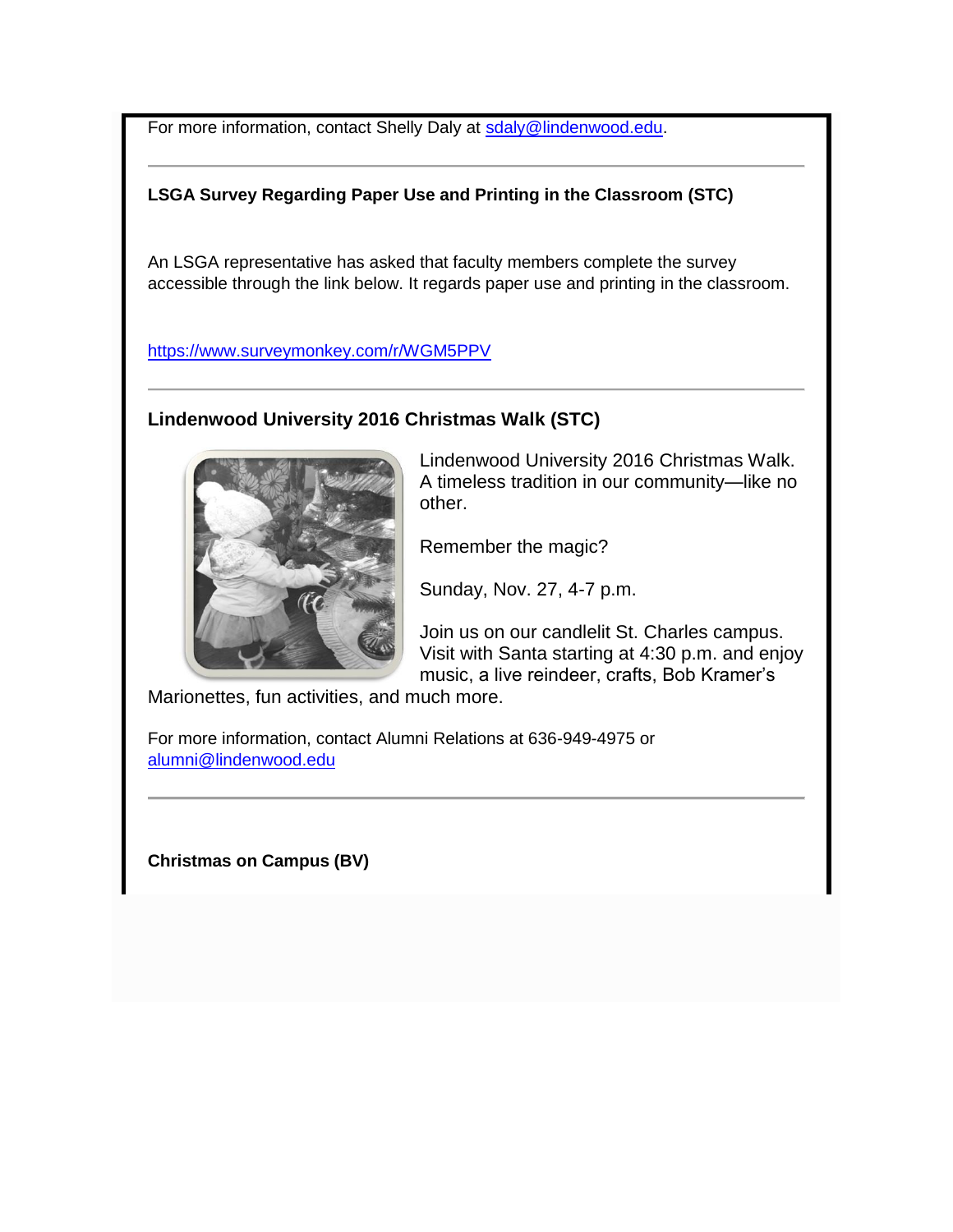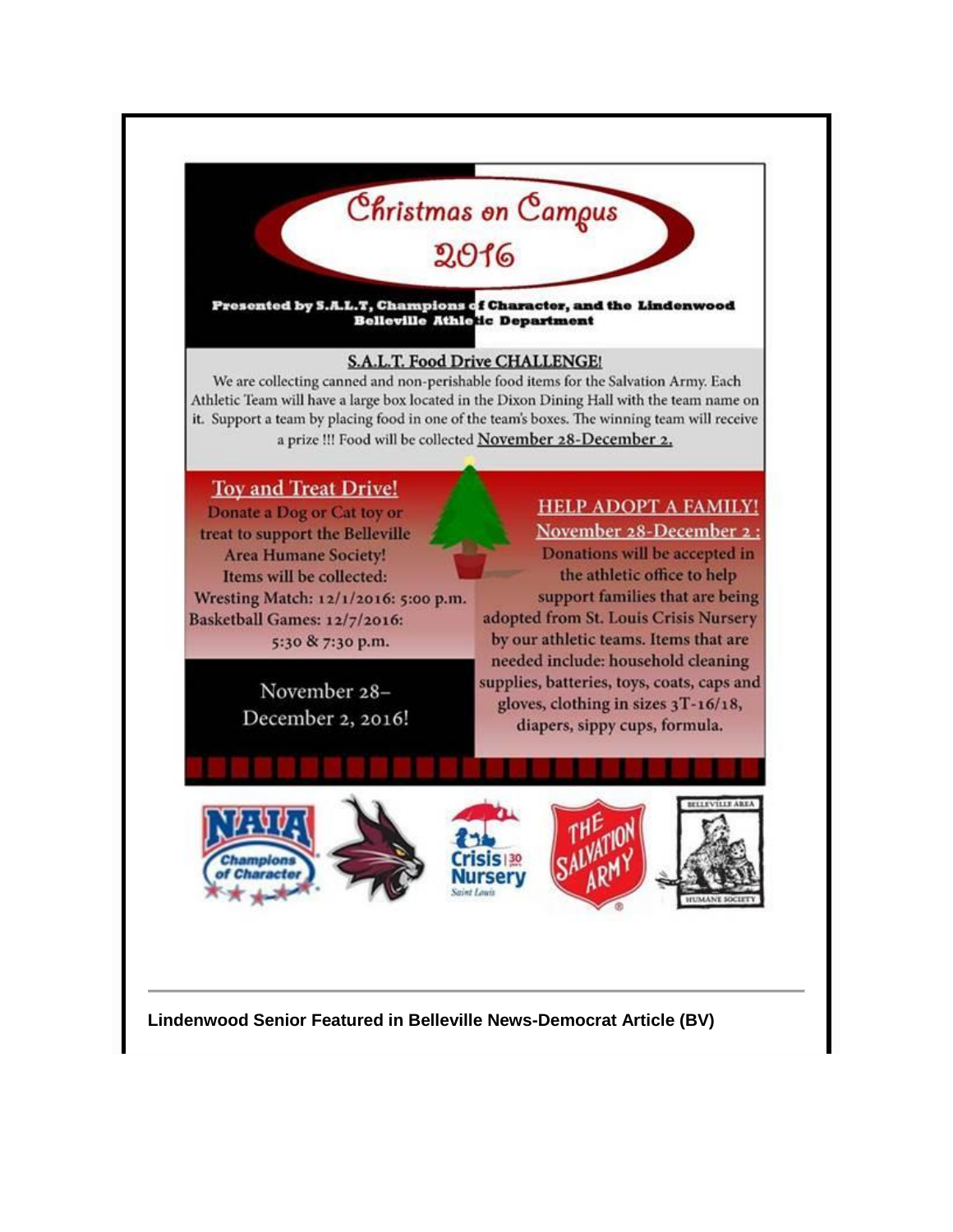Ginger Stockett turned from a future in art to pursue criminal justice, and this year will find out if that future is on the police side or in criminal defense.

The dichotomy is lost on the [Lindenwood University](http://www.lindenwood.edu/belleville/) senior, who sees a solid future and a fulfilling career along either path. [Read more](http://www.bnd.com/news/local/education/article111611637.html)

## **Open Enrollment for 2017**

I am pleased to announce that Open Enrollment for the 2017 calendar year will begin on **Monday, October 31** and end on **Friday, November 11**! I am even more excited to present you with the following changes for 2017:

- **NO INCREASE** for [medical insurance premiums](http://felix.lindenwood.edu/newsletter/2016_10/2017employeecontributions.pdf) for 2017!!!! That's right! No changes will be made to the cost of premiums or the out of pocket expenses!
- **ALL** enrollments will be completed online through Workday. **NO** more paper forms!! Please be sure to attend an open enrollment meeting for training on navigating through this process. A helpful video and manual will be available in the Workday Portal.
- **NEW Benefit Offering: Voluntary** Critical Illness Insurance. Please enjoy this short informational video for introductory details: [Critical](http://link.videoplatform.limelight.com/media/?mediaId=19f6e1cc86694ad3b31ea719036dca7e&width=480&height=321&playerForm=Player)  [Illness Chalk Talk Video](http://link.videoplatform.limelight.com/media/?mediaId=19f6e1cc86694ad3b31ea719036dca7e&width=480&height=321&playerForm=Player)
- **NEW Benefit Offering: Voluntary** Accident Insurance. Please enjoy this short informational video for introductory details: [Accident Chalk](http://link.videoplatform.limelight.com/media/?mediaId=def15ba41bb447c788f82157f8a3cec2&width=480&height=321&playerForm=Player)  [Talk Video](http://link.videoplatform.limelight.com/media/?mediaId=def15ba41bb447c788f82157f8a3cec2&width=480&height=321&playerForm=Player)
- **NEW** Flexible Spending Account Vendor! Enjoy the same FSA benefits with BeneFLEX this year for greater a customer service experience!
- **Supplemental Life Insurance & Short-Term Disability Coverage**: You will be able to make enrollment changes to these voluntary coverage options; however, please be advised that you will be subject to evidence of insurability by the Hartford.
- **Dental Coverage**: All levels of coverage will experience a rate increase of 8% for dental coverage for 2017.
- **Vision Insurance:** No changes to this plan for 2017.

Please mark your calendars to attend one of the following scheduled open enrollment meetings:

### **St. Charles Campus:**

**Monday, November 7 at 9 a.m. in the Dunseth Auditorium**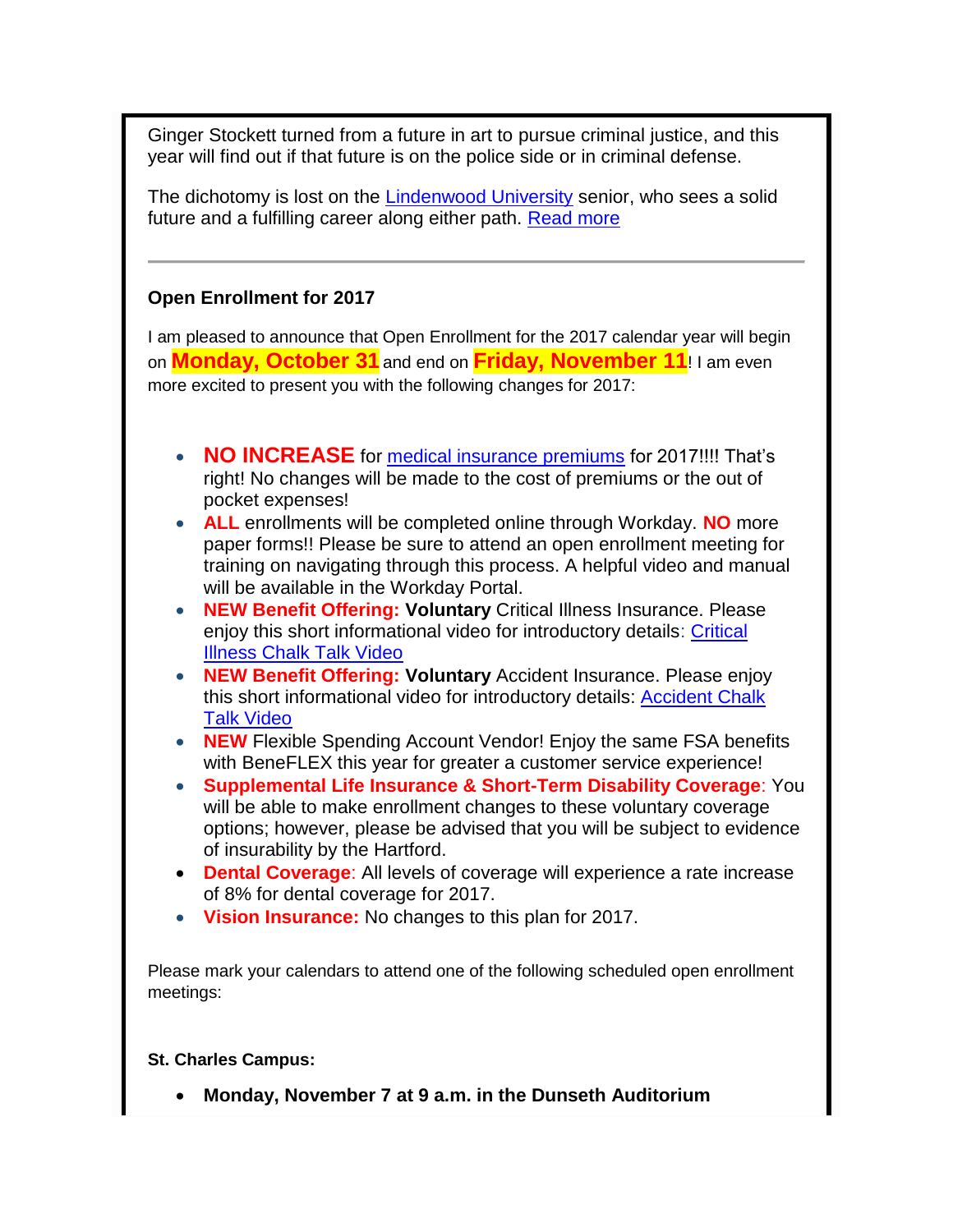Please log into the Workday Portal and access the "Useful Links" worklet. Under the benefits section you will be able to locate all corresponding plan documents. If you experience difficulty with your username or password please contact the help desk. I look forward to presenting you with another year of great benefits and navigating you through Lindenwood University's first ever electronic Open Enrollment!

**Excused Absences (STC)**

### **Nov. 3, 11 a.m. – 2 p.m.**

The field trip to Washington University's Psychology labs took longer than expected yesterday, November 3. The following students were at the field trip site between 11:30 a.m. and 2:00 p.m. and should have returned just in time for or slightly tardy for their 2:30 p.m. class. I apologize for the delay.

| Tommi Donnelly-Julian   | <b>Collyn McCarthy</b> |
|-------------------------|------------------------|
| <b>Baylie Fowler</b>    | Chloe Oliva            |
| <b>Kristine Garrett</b> | Jessica Smith          |
| <b>Katherine Gierer</b> | Madison Vander Wielen  |
| Roberta Kerosevic       | Katelynn Wilson        |

Michiko Nohara-LeClair

Professor of Psychology

#### **Nov. 9**

Please excuse the absences of the following students. They will be attending the ESC10000 Physical Geology field trip on Wednesday, Nov. 9, 2016.

Thank you,

Ana Londono, PhD

Broadbooks, Jerod Wiesehan, Katherine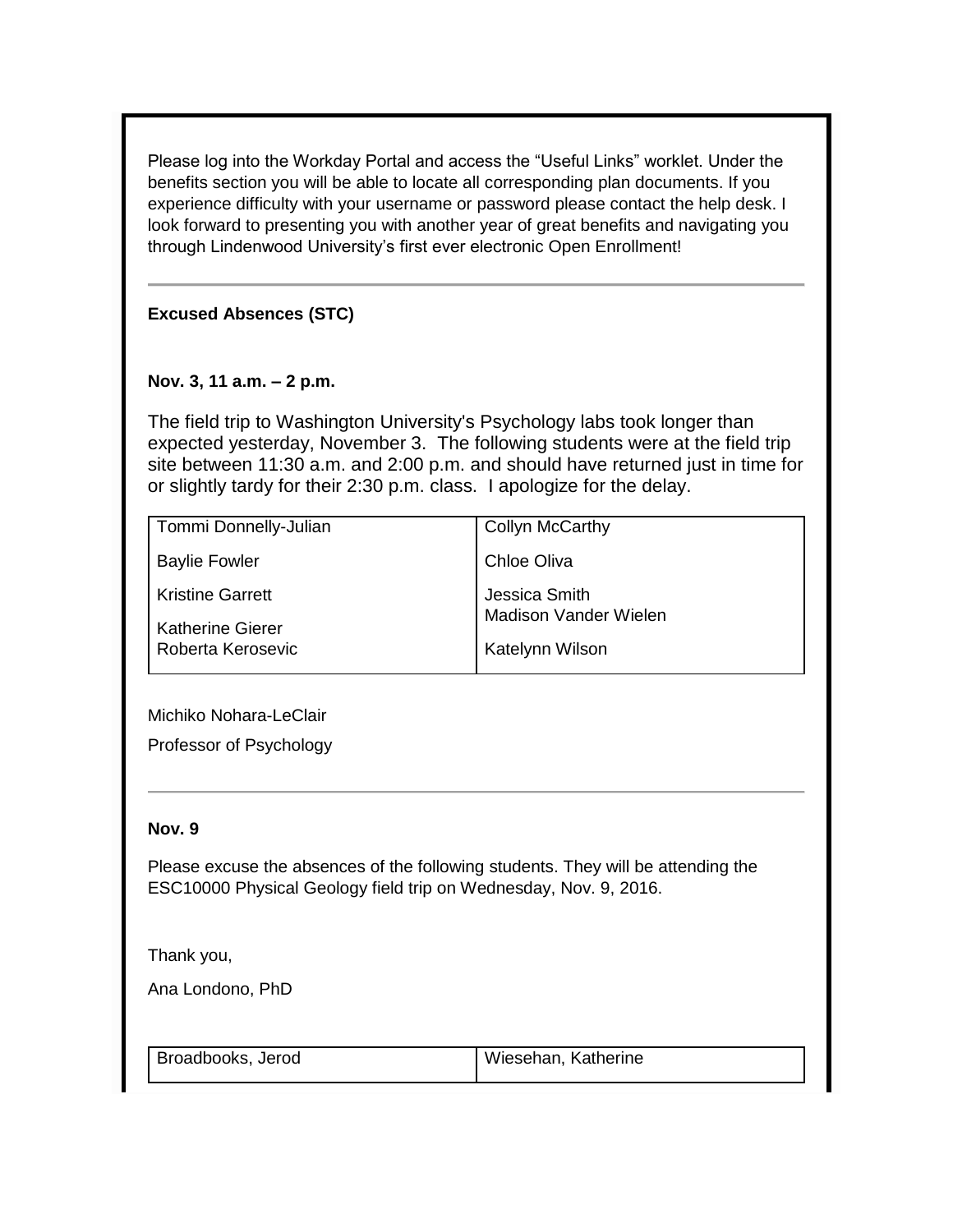| Carrington, Ashley     | Bohnsack, Kyle                     |  |
|------------------------|------------------------------------|--|
| Collins, Jacob         | Caballero Arevalo, Laura Marcela   |  |
| Fanara, Kimberly       | Castillo, Joaquin                  |  |
| Girardier, Megan       | Corrales Nunez, Samuel             |  |
| Gonzalez Herrera, Ana  | De Gregorio Zavatti, Jose          |  |
| Hamai, Noah            | Feldhaus, MaryKate                 |  |
| Heckel, Hannah         | Fellner, Alexis                    |  |
| Jensen, Christian      | Fraction, Charles                  |  |
| Johnson, Tre'          | Janvrin, Clayton                   |  |
| Lerman, Jamie          | Jones, Tanya                       |  |
| Lowtharp, Ashley       | Kirkwood, Jordan                   |  |
| Madriz Martinis, Maria | Lake, Josh                         |  |
| Nacke, Devon           | McGowan, Kevin                     |  |
| Peterson, Natalie      | Myers, Kara                        |  |
| Pheffer, Jacob         | Navarro, Juan                      |  |
| Squires, Savannah      | Rossi Rodrigues da Silva, Victoria |  |
| Thomas, Lorenzo        | Sagul, Nathaniel                   |  |
| Wenglewski, Chance     | Stricker, Emily                    |  |
| Wetzel, Zoe            |                                    |  |
|                        |                                    |  |

## **Nov. 10**

Please excuse the following students from classes on Thursday, Nov. 10, from 7:30 a.m. until about 5 p.m. They will be attending a required Physical Geology field trip. Students have been informed that they are responsible for missed work in accordance with your policies. Contact the instructor, Dr. Robin Rodriguez [\(rrodriguez@lindenwood.edu\)](mailto:rrodriguez@lindenwood.edu), if you have any questions.

## **ESC10000, Sections 21 and 22**

| Adams, Susan       | Holuigue, Bastian  |
|--------------------|--------------------|
| Amato, Bradley     | Johnson, Joshua J. |
| Argyros, Christian | Johnson, Patricia  |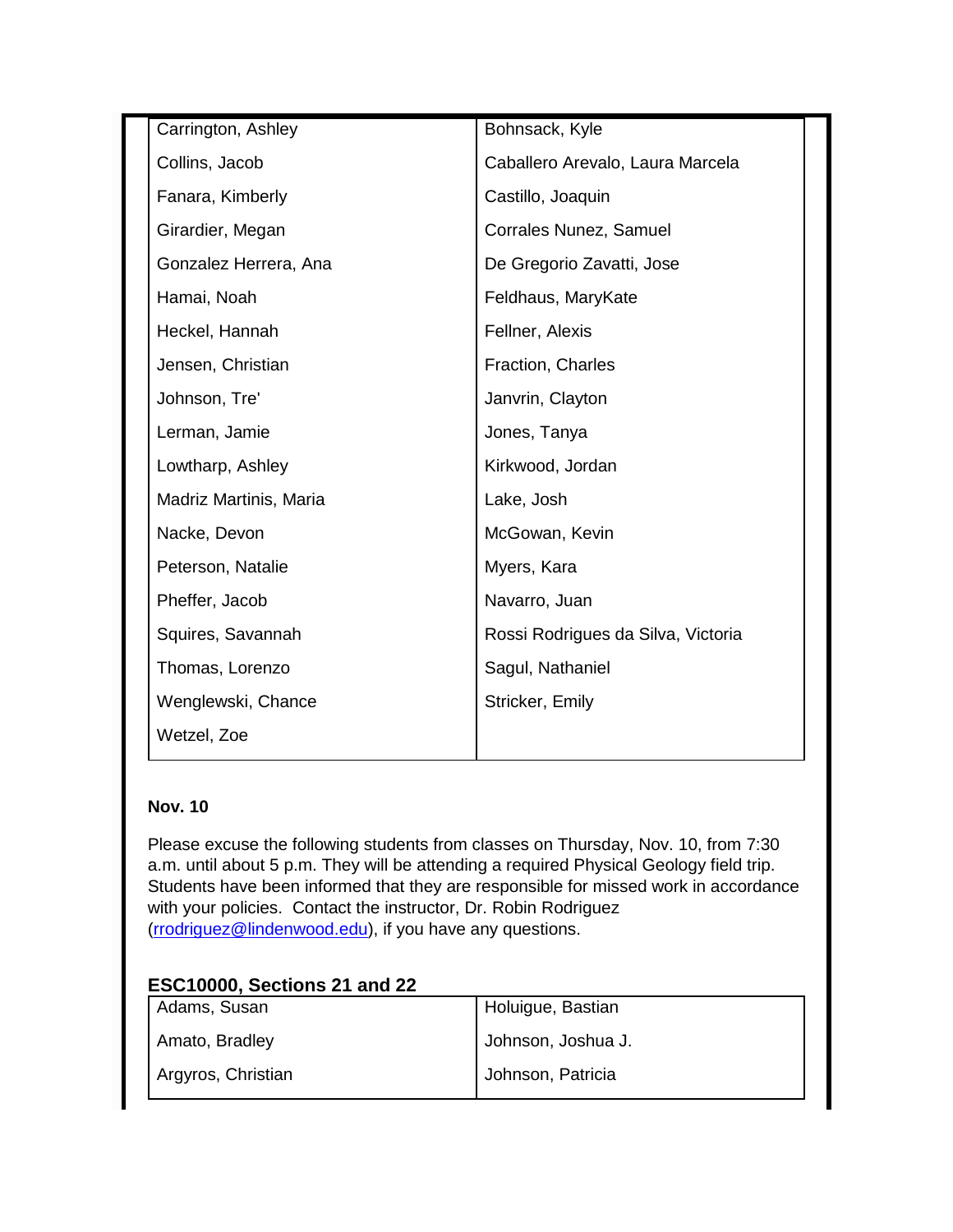| Bayasgalan, Anudari   | Koelling, Jamie                    |  |
|-----------------------|------------------------------------|--|
| Boedeker, Isaac       | Lavy, Brittany                     |  |
| Boggs, Courtney       | Leonard, Matthew                   |  |
| Bolor Erdene, Ankhtur | Likes, Henry                       |  |
| Bulla, Karlee         | Lopez, Louis                       |  |
| Caldwell, Anthony     | McCarthy, Alexis                   |  |
| Callier, Emily        | McKay, Tyler                       |  |
| Chapman, Olivia       | Merriweather II, Tyrome            |  |
| Charlot, Elodie       | Moran, Jacob                       |  |
| Conley, Jaclyn        | Moreno Dugarte, Daniel             |  |
| Coullet, Ted          | Neiswander, Rebecca                |  |
| DuMont, Xenia         | Paez Pumar Romero, Alfredo Ricardo |  |
| Edo Maeso, Jorge      | Pinquet, Claire                    |  |
| Finociety, Valentin   | Richardson, Dillon                 |  |
| Fogarty, Emily        | Rivera, Anna                       |  |
| Fritz, Joseph         | Snyder, Alexandra                  |  |
| Geigle, Julia         | Streiler, Jessica                  |  |
| Goings, Ashtyne       | Teruin, Pauline                    |  |
| Goodman, Emily        | Yasunaga, Kunika                   |  |
| Heinermann, Eva       |                                    |  |
|                       |                                    |  |

## **Nov. 11**

Please excuse the absences of the following students. They will be attending the ESC10000 Physical Geology field trip on Friday, Nov. 11, 2016.

| Thank you,       |  |
|------------------|--|
| Ana Londono, PhD |  |

| Chandler, Caitlyn |  |
|-------------------|--|
|                   |  |
|                   |  |
|                   |  |

Perales, Rebecca

Demir, Muzeyyen

Reed, Anne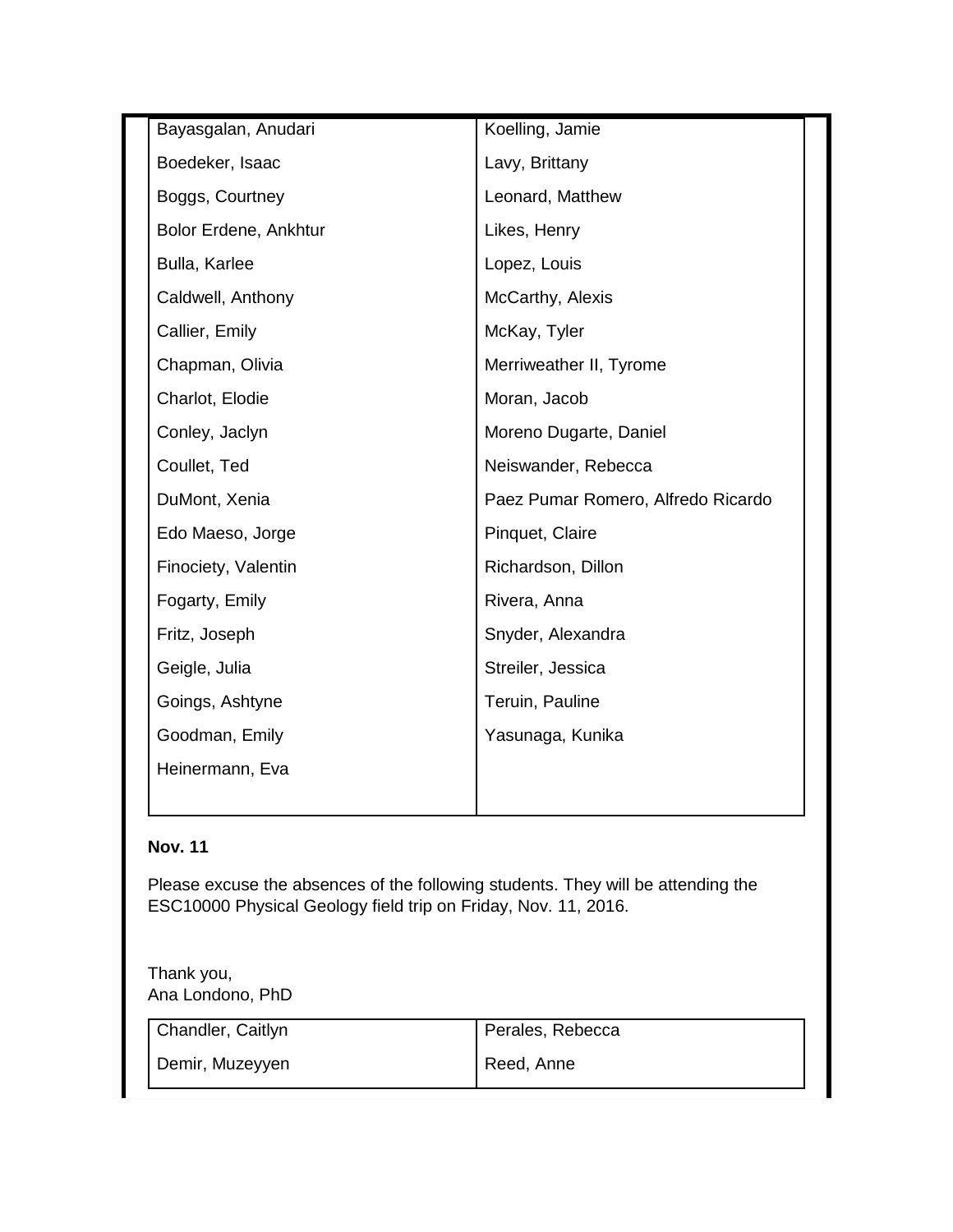| Eaton, Benjamin  | Rodriguez, Jazmin   |  |
|------------------|---------------------|--|
| Freihofer, Carly | Smith, Nicholas     |  |
| Freihofer, Chloe | Stuchell, Alexander |  |
| Hoover, Jodi     | Venker, Peter       |  |

### **Nov. 11**

## **Physical Geology Field Trip**

Please excuse the following students from classes on Friday, Nov. 11, from 7:30 a.m. until about 5 p.m. They will be attending a required Physical Geology field trip. Students have been informed that they are responsible for missed work in accordance with your policies. Contact the instructor, Dr. Robin Rodriguez [\(rrodriguez@lindenwood.edu\)](mailto:rrodriguez@lindenwood.edu), if you have any questions.

## **ESC10000, Section 23**

| Asberry, Austin         | Pallares, Boris        |
|-------------------------|------------------------|
| Barnard, James          | Petruccioli, Alessia   |
| Bat-Ireedui, Tanan      | Platero Garcia, Javier |
| Enomoto, Nao            | Pulliam, Raven         |
| Fiala, Katherine        | Robinson, Chad         |
| Griffin, Antonio        | Sherwood, Robert       |
| Leuthauser, Dayna       | Singbush, Rayce Norman |
| Martin, Kelby           | Sproat, Michelle       |
| Miller, Healey          | Starks, Romero         |
| Mizel, Esther           | Vos, Tonio             |
| Mponda, Jestina-Jocelyn | Wegner, Benjamin       |
| Munkhtsooj, Baasanjav   |                        |
|                         |                        |

# **Recent Editions**

- [Nov. 1, 2016](http://felix.lindenwood.edu/newsletter/digest/digest2016_11_01.pdf)
- [Oct. 28, 2016](http://felix.lindenwood.edu/newsletter/digest/digest2016_10_28.pdf)
- [Oct. 25, 2016](http://felix.lindenwood.edu/newsletter/digest/digest2016_10_25.pdf)
- [Oct. 21, 2016](http://felix.lindenwood.edu/newsletter/digest/digest2016_10_21.pdf)
- [Oct. 18, 2016](http://felix.lindenwood.edu/newsletter/digest/digest2016_10_18.pdf)